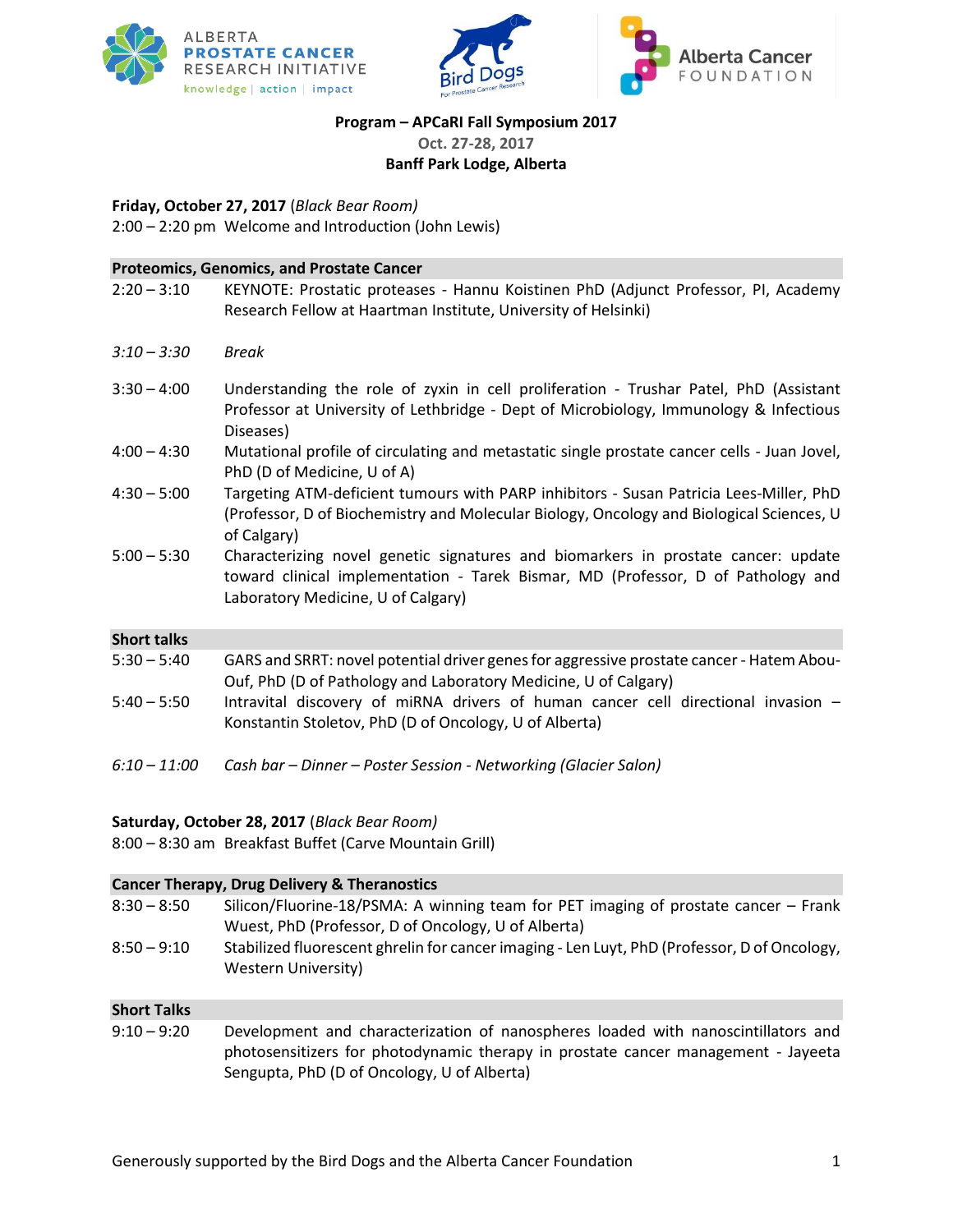





- 9:20 9:30 Enhancing reproducibility of microflow cytometry data processing by standardizing light scatter and fluorescence signals - Robert Paproski, PhD (D Oncology- U of Alberta)
- 9:30 9:45 Ultrasound Enhanced Fusogenic p14-LNP Drug Delivery and PSMA Targeted Magnetic and SERS Nanoparticles for Liquid Biopsy Applications – Pradyumna Kedarisetti BSc. (Electrical & Computer Engineering, University of Alberta)
- 9:45 9:55 Clinical Outcomes and Late Toxicity of Hypofractionated Intensity-Modulated Radiotherapy for High-Risk Prostate Cancer - Michael H. Wang, MD (Division of Radiation Oncology, U of Alberta)
- 9:55 10:05 CR42-24, a Novel Colchicine Derivative, As a Therapeutic For Bladder Cancer Clayton Bell BSc. (D of Oncology and Science, U of Alberta)
- 10:05 10:15 Comparison of post-radiotherapy Prostate Specific Antigen (PSA) drop kinetics between external beam radiotherapy and brachytherapy – Deepak Dinakaran, MD (D of Oncology, U of Alberta)
- 10:15 10:25 Suicide gene therapy as a treatment for prostate cancer Douglas Brown, BSc. (D of Oncology, U of Alberta)
- *10:25 – 10:40 Break*

#### **Biomarkers, metastasis and Clinical Cohorts**

- 10:40 11:30 KEYNOTE: Not all extracellular vesicles are the Same: from Function to Biomarker. Dolores Di Vizio, MD, PhD (Associate Professor of Surgery and Pathology, Cedars-Sinai Medical Center and UCLA)
- 11:30 12:00 Moving beyond pixie dust to pixel math: leveraging image analysis to predict clinical outcome - Andries Zijlstra, PhD (D of Cancer Biology, Vanderbilt University)
- 12:00 12:30 New sights into the role of PSA and the related prostatic KLK peptidases in the prostate tumour microenvironment - Judith Clements, PhD (School of Medicine, University of Queensland)
- *12:30 – 1:40 Lunch & Team picture (La Terraza)*
- 1:40 1:50 Advancements and new opportunities in microflow cytometry Desmond Pink, PhD (D of Oncology, U of Alberta)
- 1:50 2:20 John Lewis, PhD (D of Oncology, U of Alberta)
- 2:20 2: 50 Updates on Alberta PCa Cohorts: Registry & Biorepository, Catalina Vasquez (Dept. Onc., UofA)
- *2:50 – 3:10 Break*

#### **Commercialization**

- 3:10 3:30 Don't let your IP grow legs and walk out the door: strategies for capturing IP in an academic setting - Christopher Bown, PhD (Gowling LLP)
- 3:30 4:00 Discussion, closing remarks and adjourn

#### **Executive and Science & Data Quality Committee meeting** *(Crave Private)*

| $4:30 - 6:00$ | Executive Committee and Science and Data Quality Committee meeting |
|---------------|--------------------------------------------------------------------|
| $6:00 - 7:00$ | Dinner for committee                                               |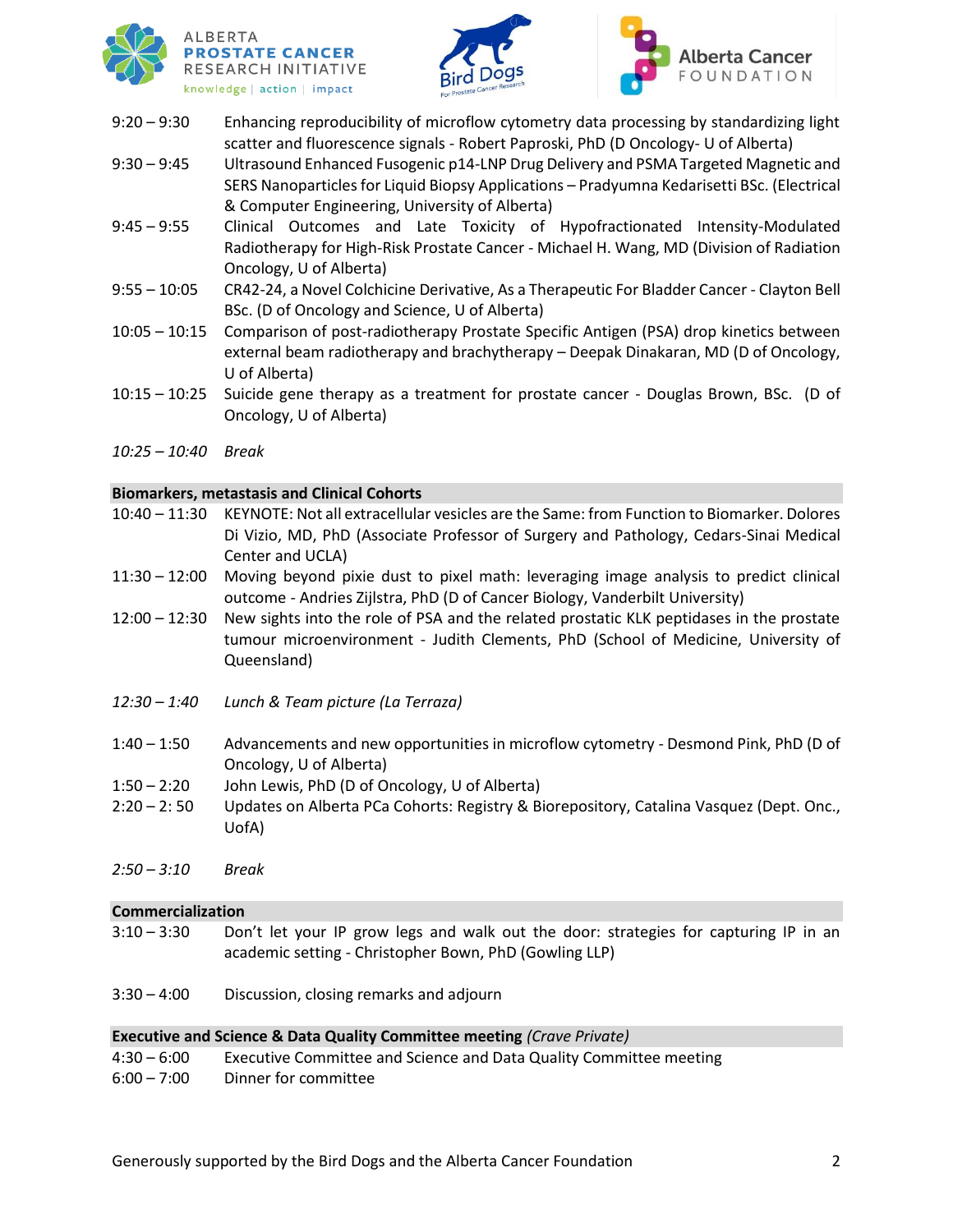





**Invited Scientists**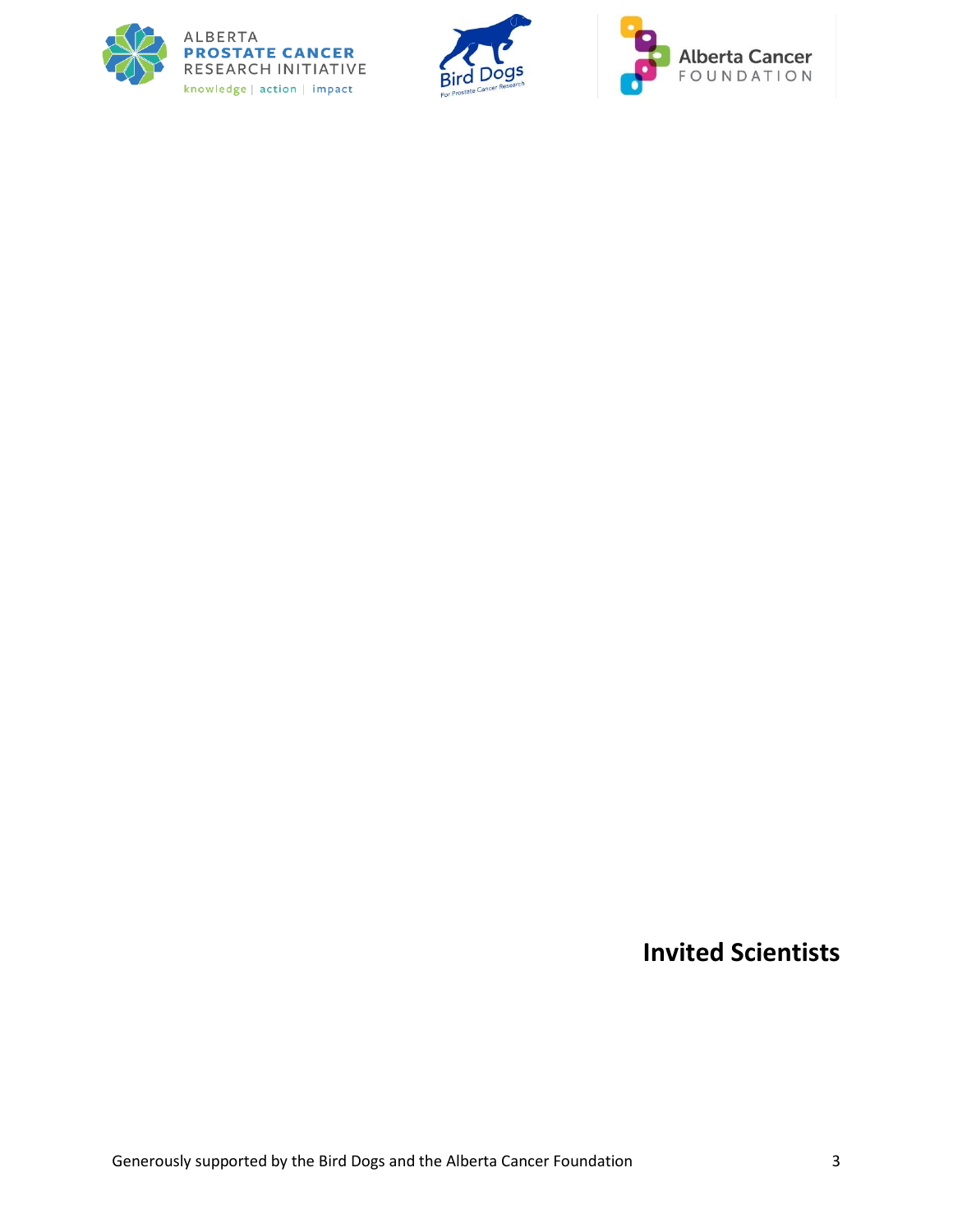







### **Hannu Koistinen**, PhD

Adjunct Professor, PI, Academy Research Fellow at Haartman Institute, University of Helsinki

During my doctoral thesis I identified diverse tissue specific glycoforms of glycodelin. Our findings demonstrated that the glycodelins represent one of the foremost examples of how glycosylation dictates the function of a glycoprotein. Recently, my group went on to show that glycodelin differentiates endometrial cancer cells towards a less aggressive phenotype, resulting in reduced tumor

growth in a preclinical animal model. Our glycodelin studies have generated 54 publications in journals such as Endocrine reviews and Diabetes. Four of these papers have been cited >100 times. After finishing my D.Sc. degree, I worked in GlaxoSmithKline (UK) as a Postdoctoral Research Fellow for 2.5 years. In addition to scientific work, which resulted in a discovery of a potential novel mechanism for amyotrophic lateral sclerosis, this exposure to the drug discovery process will be helpful when research innovations are translated to the benefit of patients. Both my D.Sc. work and postdoctoral period resulted novel findings that were unexpected by the prior art and could offer novel diagnostic and treatment opportunities.

During the last 13 years, as a senior scientist in Department of Clinical Chemistry, University of Helsinki, my main research focus has been on the functions and diagnostic potential of prostatic proteases PSA and KLK2. So far this has yielded three successfully completed doctoral theses and some 30 publications. We showed that the antiangiogenic activity of PSA is dependent on its proteolytic activity. We have developed small molecule- and peptide-based stimulators of PSA activity, aiming to slow down prostate cancer growth. Currently, in an international collaboration which I coordinate, we are testing these peptides in model systems and optimizing their pharmacokinetic properties prior to preclinical in vivo studies.

Education of postgraduate students, including supervision of PhD projects, and postdoctoral researchers, and organization of student seminars and international symposia have been an integral part of my academic life. I feel that scientists have the responsibility to communicate science to a wider audience. For that purpose, I have taken on the role of Chairman of the Societas Biochemica, Biophysica et Microbiologica Fenniae (Biobio-society), a scientific society that promotes biological research in Finland. I am also a Chairman of the Finnish National Committee for Biosciences and the Finnish Peptide Society.Bio

Find publications at [https://tuhat.helsinki.fi/portal/en/persons/hannu-koistinen\(ec680daa-e8ce-4aca](https://tuhat.helsinki.fi/portal/en/persons/hannu-koistinen(ec680daa-e8ce-4aca-a124-2d2f73f60356)/publications.html)[a124-2d2f73f60356\)/publications.html](https://tuhat.helsinki.fi/portal/en/persons/hannu-koistinen(ec680daa-e8ce-4aca-a124-2d2f73f60356)/publications.html)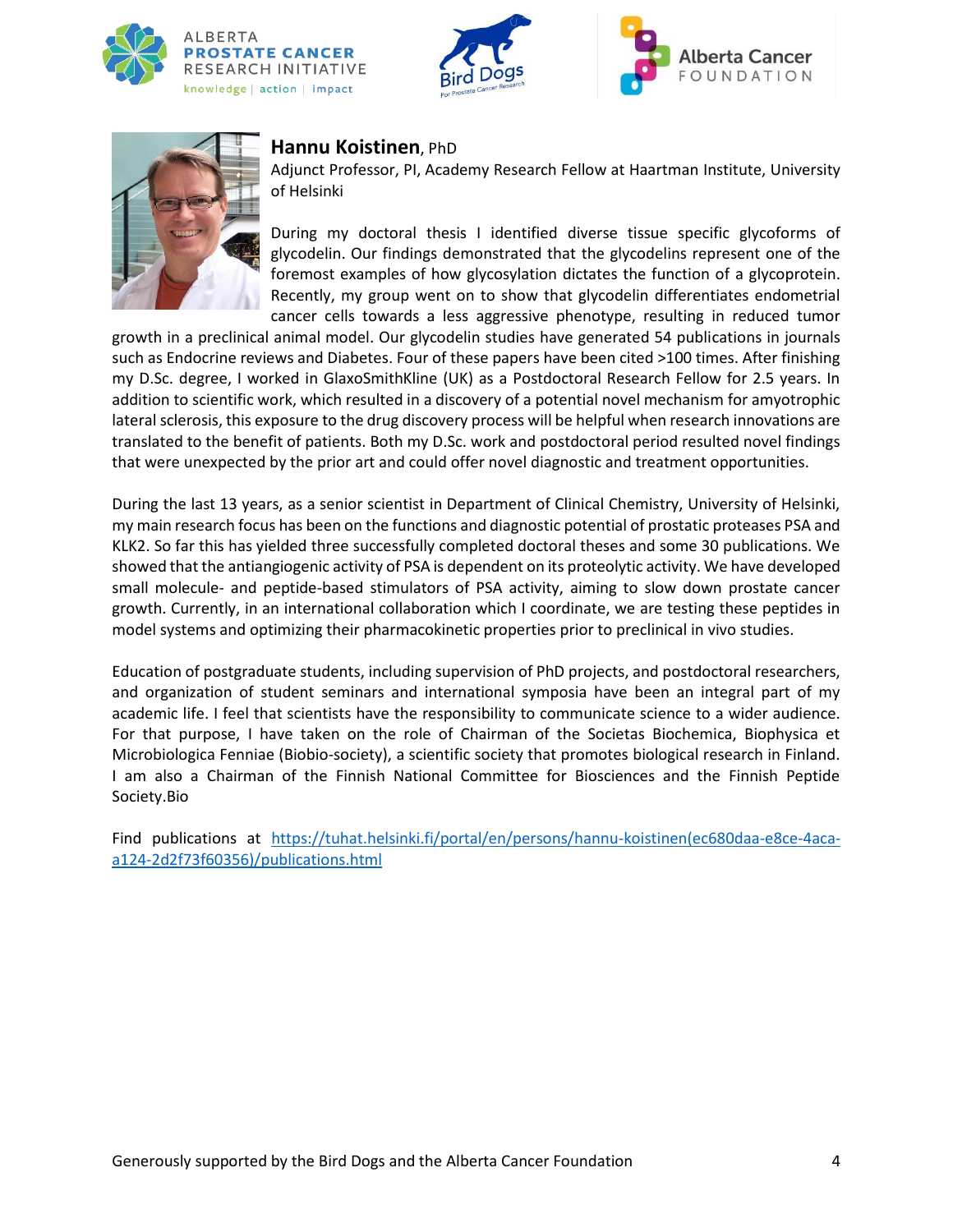







### **Trushar Patel**, PhD

Assistant Professor, Chemistry & Biochemistry and Arts & Science University of Lethbridge

My diverse research background spans more than 16 years, since earning a B.Sc. (2000) and an M.Sc in Biotechnology from the Sardar Patel University, India. Subsequently, I joined the Harding Laboratory (Nottingham, UK) to study therapeutic molecules and received my Ph.D. in 2007. My Postdoctoral

Fellowship in the Stetefeld laboratory (Manitoba, Canada), focused on macromolecular assemblies of extracellular matrix proteins. During this time I also worked with the McKenna group on host protein-viral RNA interactions. Later, I studied the effect of zyxin on cancer in the Hotchin laboratory (Birmingham, UK) and now I am an Assistant Professor at the University of Lethbridge (Canada), focusing on RNA/protein Biophysics. I have been awarded Marie Sklodowska-Curie, Canadian Institutes of Health Research and Manitoba Institute of Child Health Postdoctoral Fellowships to pursue my postdoctoral studies. Since my first publication in 2006, I have published 44 peer-reviewed articles (h index of 15) including 19 articles as a first or co-first author and 8 as a corresponding author.

Biomolecular Interactions: The unifying theme of my research is to study multi-domain proteins, RNAprotein and protein-protein complexes that affect various cellular processes. Our lab studies host proteinviral RNA interactions to understand how viruses employ cellular machinery to their benefit. We are also investigating the role of focal adhesion proteins - zyxin and WTIP in gene regulation, cell signaling, and cancer.

Find publications at [http://www.uleth.ca/research/centres-institutes/alberta-rna-research-and-training](http://www.uleth.ca/research/centres-institutes/alberta-rna-research-and-training-institute/trushar-patel)[institute/trushar-patel](http://www.uleth.ca/research/centres-institutes/alberta-rna-research-and-training-institute/trushar-patel)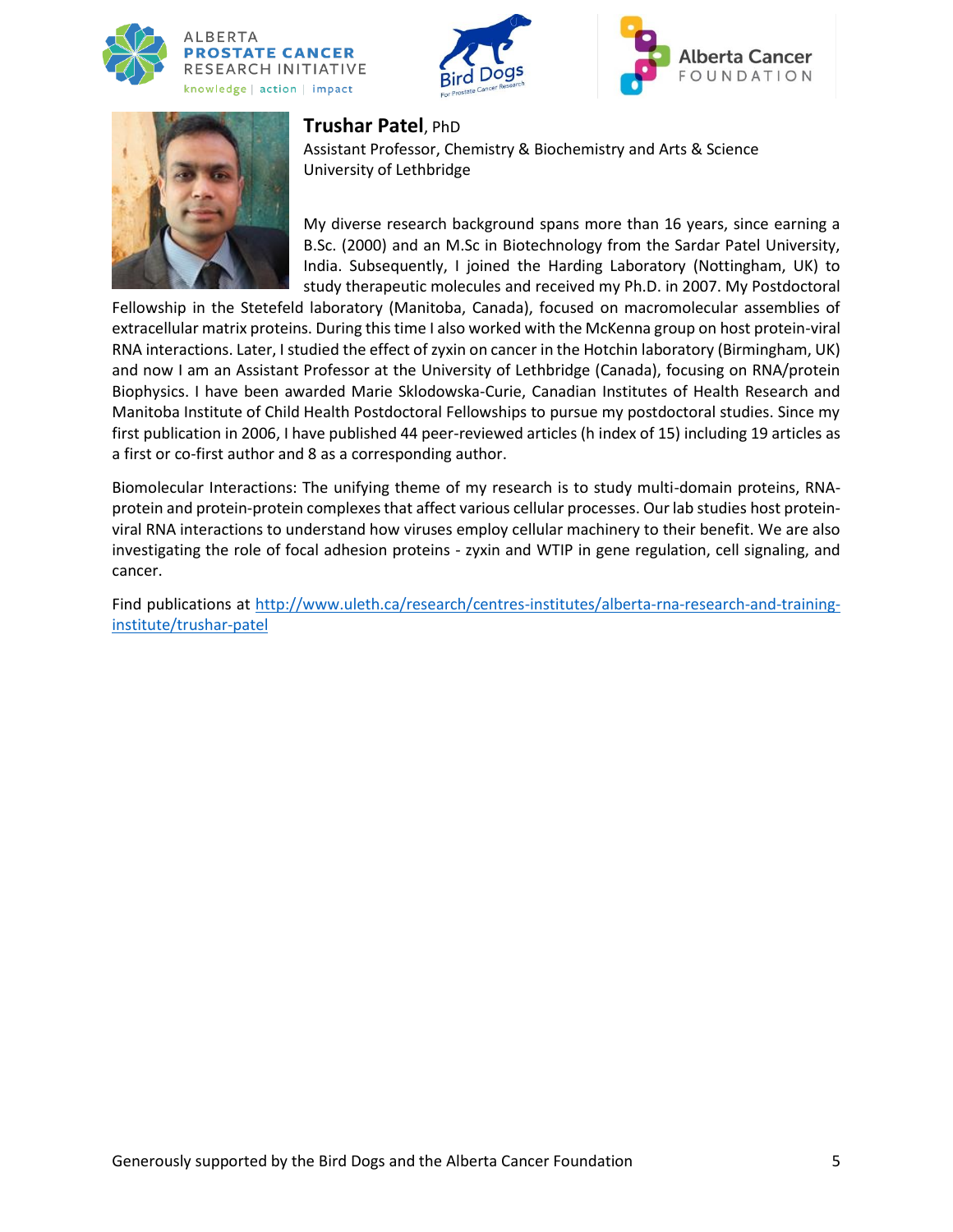







# **Susan Patricia Lees-Miller**, PhD

Professor, Departments of Biochemistry and Molecular Biology, Oncology and Biological Sciences, University of Calgary

Dr. Lees-Miller is a fellow of the Royal Society of Canada, holder of the University of Calgary/Alberta Cancer Foundation Engineered Air Chair in Cancer Research and the lead of the Robson DNA Science Centre (RDSC) at the Arnie Charbonneau Cancer Institute at the University of Calgary. She obtained her PhD from the University of Wales then carried out post-doctoral training

at the University of Alberta and Brookhaven National Laboratory (US). In 1993, she joined the Faculty at University of Calgary and is currently a full professor in the Departments of Biochemistry and Molecular Biology and Oncology in the Cumming School of Medicine.

The Lees-Miller lab studies how mammalian cells detect and repair DNA double strand breaks (DSBs). DSBs are caused by exogenous DNA damaging agents such as ionizing radiation (IR), reactive oxygen species (ROS) and topoisomerase poisons. They also occur as a consequence of natural cellular processes such as oxidative metabolism and V(D)J recombination. Cells that are unable to detect and/or repair DSBs are highly radiosensitive and exhibit genomic instability.

One of the major projects in the Lees-Miller lab is to understand the mechanism of Non Homologous End Joining (NHEJ), which is the major pathway for the repair of IR-induced DSBs in human cells. Her recent work has focused on the role of the DNA-dependent protein kinase (DNA-PK) in NHEJ and other cellular processes. The lab is also studying how small molecule inhibitors of poly ADP ribose polymerase (PARP) can be used to selectively target human tumours with deficiencies in DNA damage response proteins such as ATM (ataxia telangiectasia mutated) and more recently has embarked on a new research project with Dr Corinne Doll in the Tom Baker Cancer centre to investigate the effects of mutations in the phosphatidyl inositol 3 kinase (PI3K) pathway on cellular response to IR and other DNA damaging agents.

Find publications at<https://www.ncbi.nlm.nih.gov/pubmed?cmd=Search&term=Lees-Miller%20SP>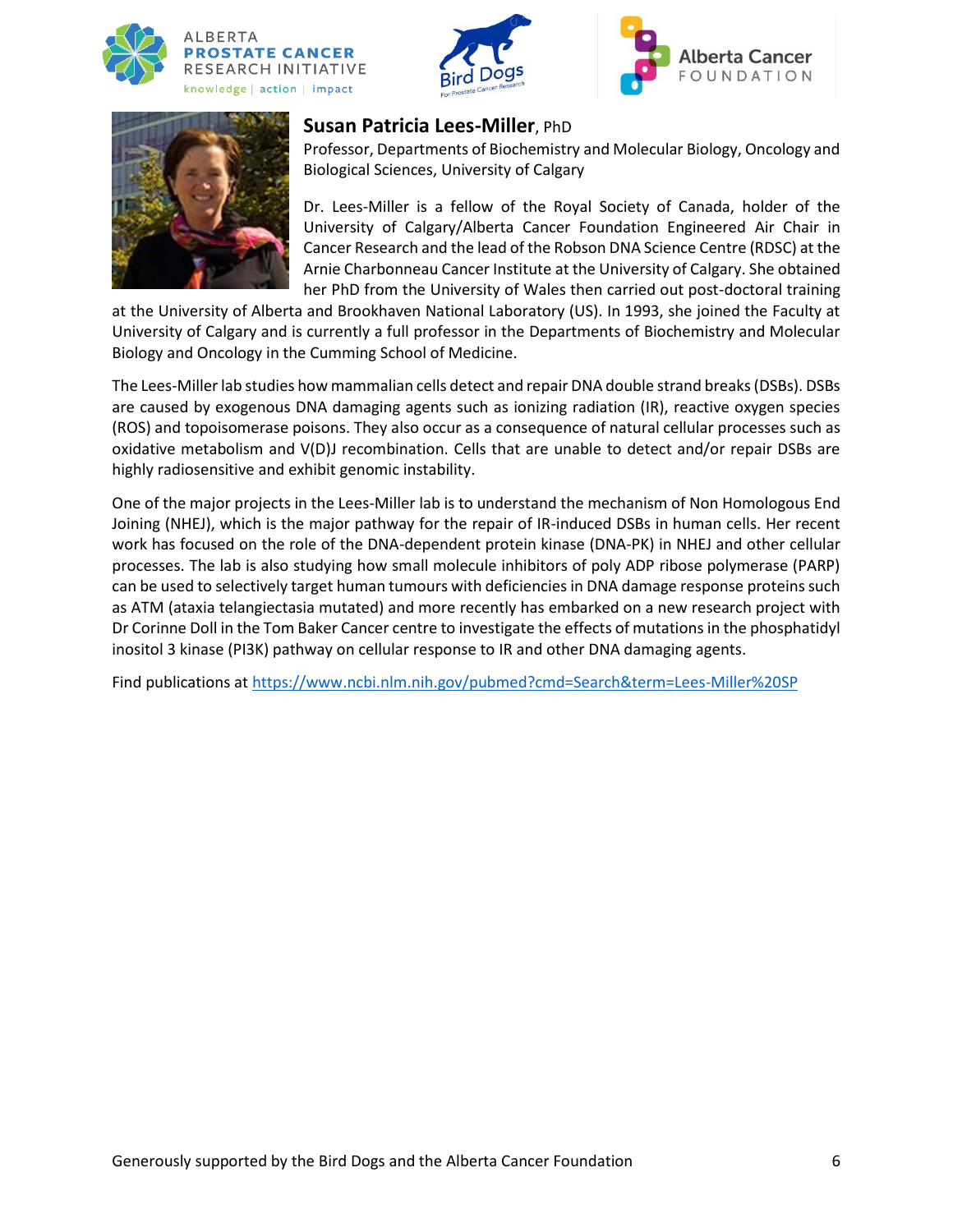







# **Len Luyt**, PhD

Professor, Department of Oncology, Western University, London, Ontario

Dr. Len Luyt graduated with a B.Sc. (Eng.) from Queen's University and did his Ph.D. at The University of Western Ontario. Later on, he did a Post-Doctoral Fellowship at the University of Illinois Urbana-Champaign and is now the Director of Radiochemistry/Synthetic Chemistry at Lawson's Imaging Program. He is also an Assistant Professor in Oncology, Medical Imaging and Chemistry, at Western University, London, Ontario.

Dr. Luyt's research program involves the design, preparation, and evaluation of new compounds for the imaging and treatment of cancer. Many cancer tumours have an abundance of peptide receptors located on the surface of the tumour cells, mostly belonging to the G protein-coupled receptor (GPCR) superfamily. By using the peptides that normally bind to these receptors as the starting point, his team is designing variations of these compounds such that they will contain a radioactive component, yet still bind to the intended peptide receptor, and have appropriate in vivo behaviour. Thus, a radioactive peptide-like compound will be injected into a patient, will localize in the cancer tumour, and using an external camera an image of the tumour will be viewed. This approach also has potential use as a method of treatment for cancer.

As part of Dr. Luyt's program of creating new cancer imaging and therapeutic agents, new chemical methods and technologies for the preparation of these novel compounds are being developed. While radiopharmaceuticals are a primary focus of our research, his group is also pursuing probes for other molecular imaging modalities (such as optical imaging), and small molecule cancer therapeutics.

Students involved in research in Dr. Luyt's group acquire synthetic organic chemistry, solid-phase organic chemistry, peptide/peptidomimetic design, bioconjugation, and radiolabelling skills. This research requires interaction with cancer and imaging scientists and group members are able to take projects from the basic chemistry stage through to animal model studies.

Find publications at [http://www.ncbi.nlm.nih.gov/pubmed?cmd=PureSearch&term=Luyt+LG\[Author\]](http://www.ncbi.nlm.nih.gov/pubmed?cmd=PureSearch&term=Luyt+LG%5bAuthor)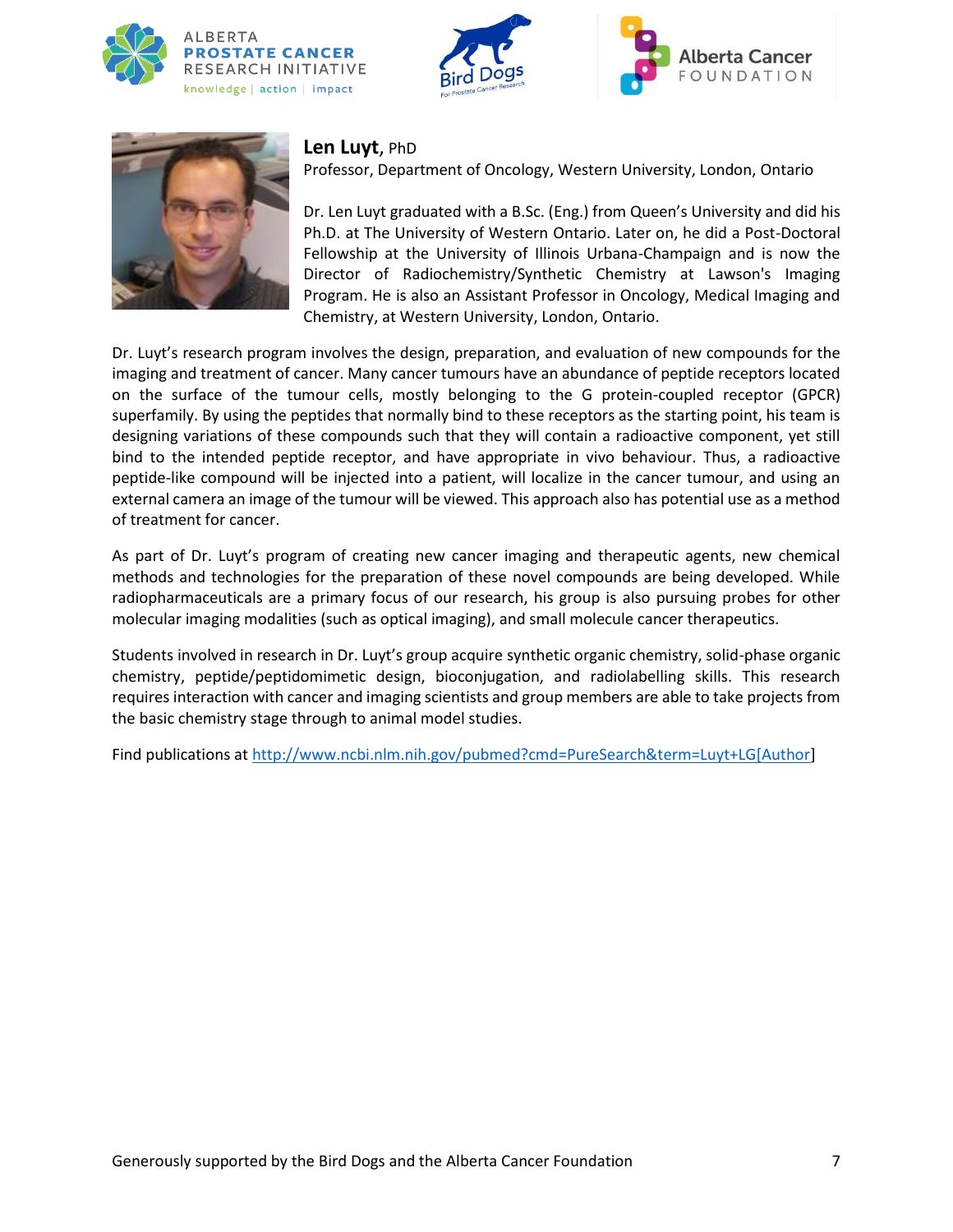







#### **Dolores Di Vizio**, PhD

Associate Professor of Surgery and Pathology, Cedars-Sinai Medical Center and UCLA

Dr. Dolores Di Vizio is a pathologist and a molecular and cell biologist trained at Albert Einstein College of Medicine, and Harvard Medical School. Dr. Di Vizio holds an academic appointment as associate professor at Cedars-Sinai Medical Center, and at the University of California, Los Angeles. She is an Executive Chair of the International Society of Extracellular Vesicles (ISEV).

Her group studies the molecular mechanisms of progression to advanced disease in human tumors, with a particular emphasis on large oncosomes, extracellular vesicles (EVs) shed into the extracellular space from fast migrating and metastatic amoeboid cancer cells. Her lab is currently profiling the large oncosomes and other EV populations by NGS and proteomics for functional and molecular characterization. She employs molecular, cellular, animal and human tissue models to perform molecular and functional analysis of circulating Large Oncosome (LC) in prostate cancer and other tumors. Molecular profiling is based on large scale quantitative LC/LC-MS/MS, and NGS.

Find publications at [https://www.cedars-sinai.edu/Research/Research-Labs/Di-Vizio-](https://www.cedars-sinai.edu/Research/Research-Labs/Di-Vizio-Lab/Publications.aspx)[Lab/Publications.aspx](https://www.cedars-sinai.edu/Research/Research-Labs/Di-Vizio-Lab/Publications.aspx)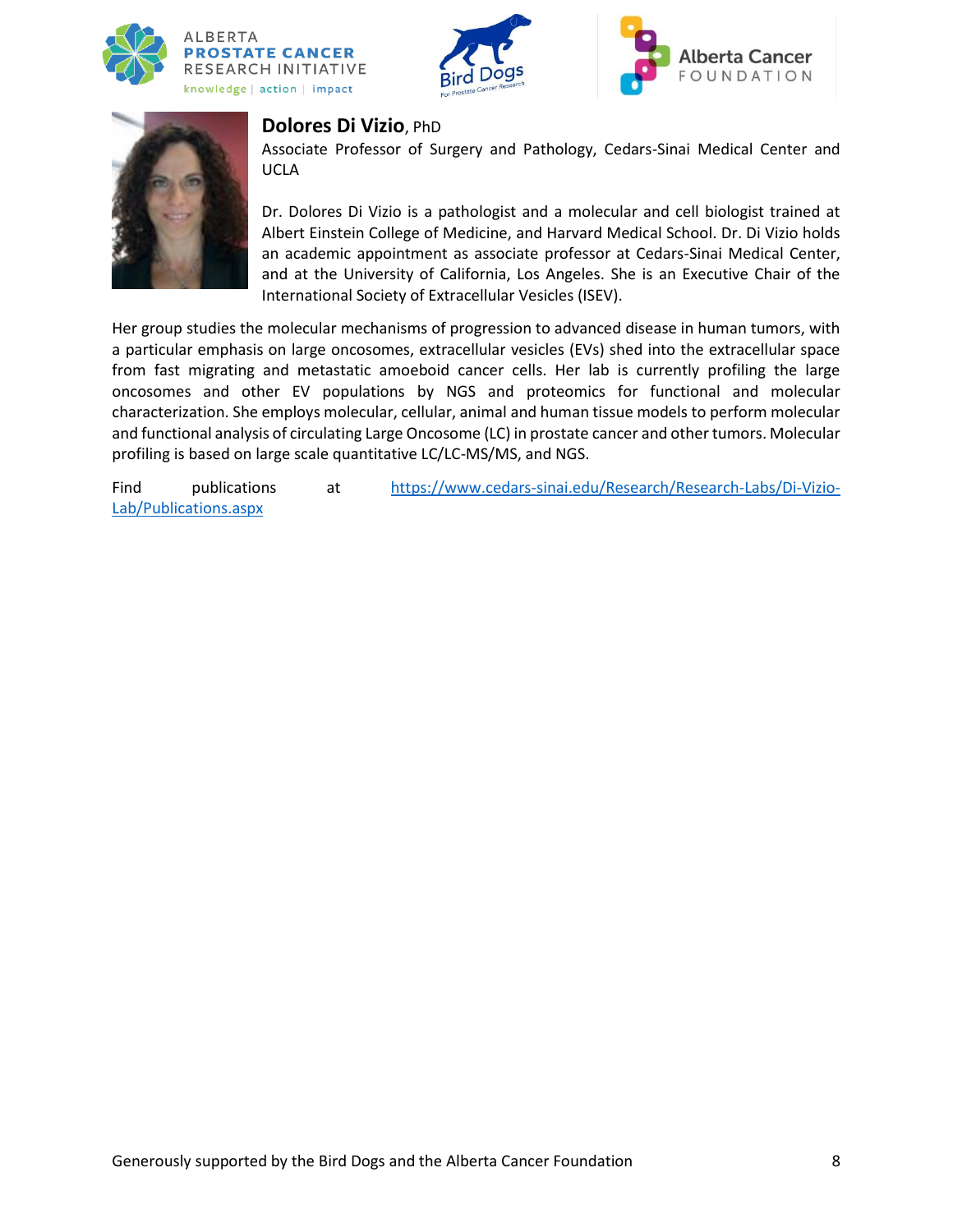







### **Andries Zijlstra,** PhD

Assistant Professor Department of Pathology, Microbiology, and Immunology

Dr. Zijlstra is Assistant Professor at Vanderbilt University, where he is researching the invasion and metastatic dissemination of malignant neoplasias. Dr. Zijlstra was trained at The Scripps Research Institute in La Jolla, CA, where he developed quantitative metastasis and angiogenesis assays. Prior to joining Innovascreen Inc., he worked to develop preclinical technology for cancer screens at Philogen Inc. Dr. Zijlstra holds a Ph.D. in Genetics and Cell Biology from Washington State

University and is a prolific author in the field of cancer biology.

Dr. Zijlstra's research is primarily dedicated to understanding the molecular mechanisms of cell motility and how they contribute to the metastatic dissemination of solid tumors. For most tumor types it is the metastasis to distant organs that becomes the primary cause of cancer-related deaths. In order to metastasize, a tumor cell must become able to dissociate and leave the tissue of origin, travel across tissue barriers that designed to confine normal tissue and travel to a distant organ. Since the dysregulation of cell migration enables tumor cells to escape their tissue of origin, mechanisms of migration are both a target for therapy and an indicator of disease progression.

The laboratory investigates molecular mechanisms of adhesion and their (dys)regulation in tumor progression. His team dissect's their molecular mode of action and how it is altered during metastasis. Dr. Zijlstra's objective is to understand how the changes in migration contribute to cancer metastasis, how they can be disrupted to prevent or treat metastasis and how they can use the detection of cell migration to identify patients at risk of developing metastatic disease.

Find Publications at [https://www.mc.vanderbilt.edu/root/vumc.php?site=vmcpathology&doc=15119&facultyid=16784&mi=](https://www.mc.vanderbilt.edu/root/vumc.php?site=vmcpathology&doc=15119&facultyid=16784&mi=true) [true](https://www.mc.vanderbilt.edu/root/vumc.php?site=vmcpathology&doc=15119&facultyid=16784&mi=true)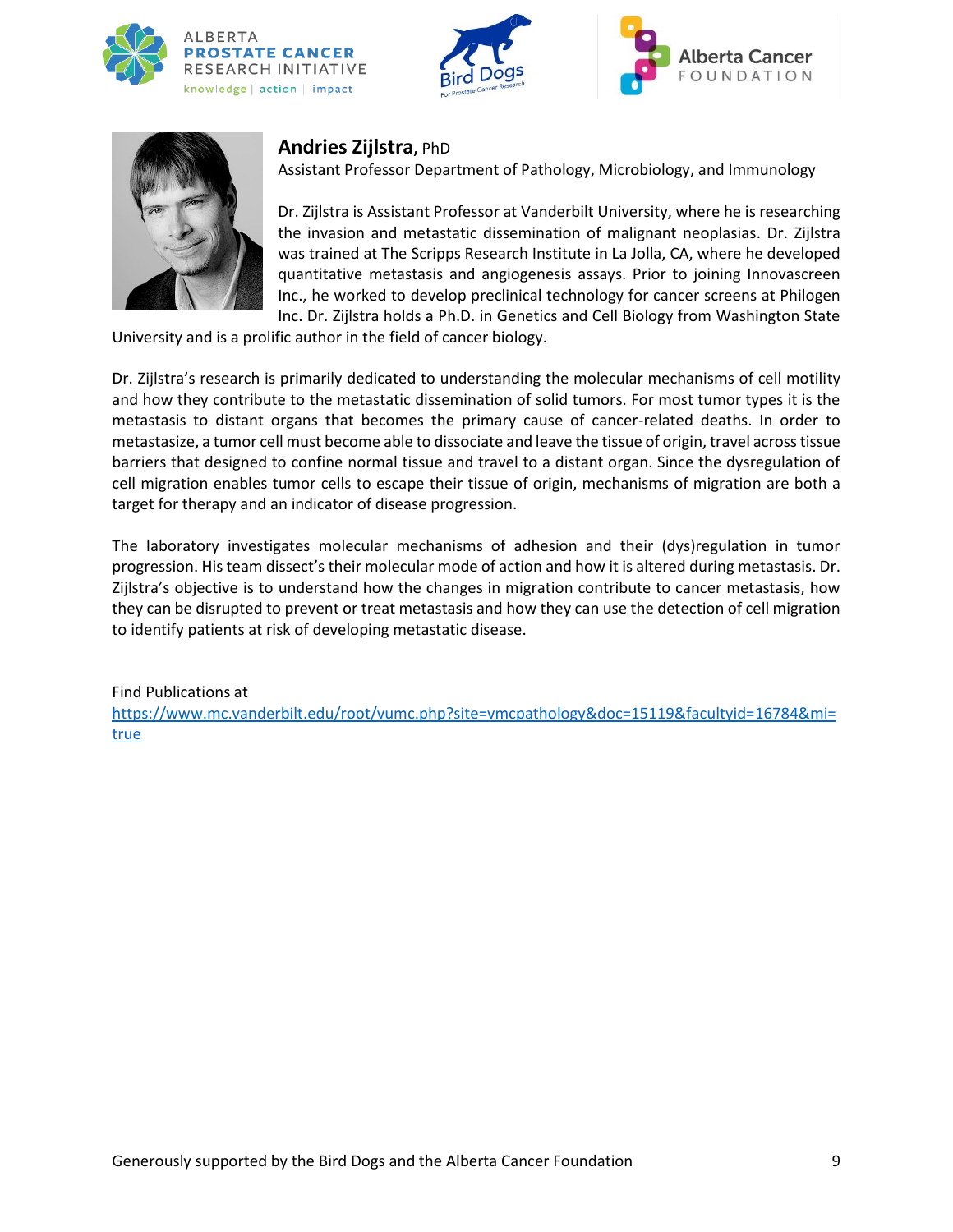







### **Judith Clements**, PhD

Scientific Director, APCRC-Q, Distinguished Professor and Head, Kallikrein Protease & Tumour Microenvironment Group, IHBI, QUT, Adjunct Professor, School of Medicine, University of Queensland

Distinguished Professor Clements has over 30 years of experience as a molecular and cell biologist in the endocrine field with expertise in neuroendocrine functional peptides and proteases – particularly the kallikrein-like serine protease family - in hormone dependent cancers, with a

major emphasis on prostate cancer. Her areas of expertise include prostate and ovarian cancer, with respect to the Kallikrein proteases and their utility as biomarkers and therapeutic targets for cancer progression. She has over 190 publications in scientific journals and collaborates widely with colleagues in the US, Canada, the UK and Europe.

Her research covers the spectrum of biochemistry, cellular and molecular biology, using both in vitro and in vivo cell models, and includes proteomic, transcriptomic and genetic studies and the development and use of 3-dimensional cell culture systems better mimicking the tumour microenvironment. Her work encompasses understanding the regulation of endocrine/paracrine and autocrine mechanisms underpinning prostate cancer maintenance and progression and the identification of potential new diagnostic, prognostic and therapeutic targets. She is internationally recognized as an expert in her field and has been awarded the Silver and Gold medals of the international Frey-Werle Foundation for her work. She leads the Queensland node of the international PRACTICAL consortium, has led the Australian Prostate Cancer BioResource (tissue bank) for more than 10 years and is Chair of the Queensland Board of the PCFA.

Distinguished Professor Judith Clements is a Principal Research Fellow of the National Health and Medical Research Council (NHMRC) of Australia and leads the Cancer Program at the Institute of Health and Biomedical Innovation, QUT, based at the Translational Research Institute on the Princess Alexandra Hospital Biomedical Precinct. She is also Scientific Director of the Australian Prostate Cancer Research Centre-Queensland located on this campus. She is the Chair of the national prostate cancer tissue bank – the Australian Prostate Cancer BioResource, which is a key resource that underpins prostate cancer research nationally and is co-leader of the Queensland node of the international genome wide association study consortium for prostate cancer, PRACTICAL. She is Chair of the Queensland Board of the Prostate Cancer Foundation of Australia (PCFA) and a member of the PCFA National Board. She has been a member of the QIMR Berghofer Medical Research Institute Council since 2002. She was recently elected as a member of the International Proteolysis Society Council for 2014-2017. She was awarded the Queensland Women in Technology Biotech Outstanding Achievement Award for 2012, and the prestigious title of Distinguished Professor at QUT in 2013.

Find Publications at<https://www.tri.edu.au/staff/judith-clements>